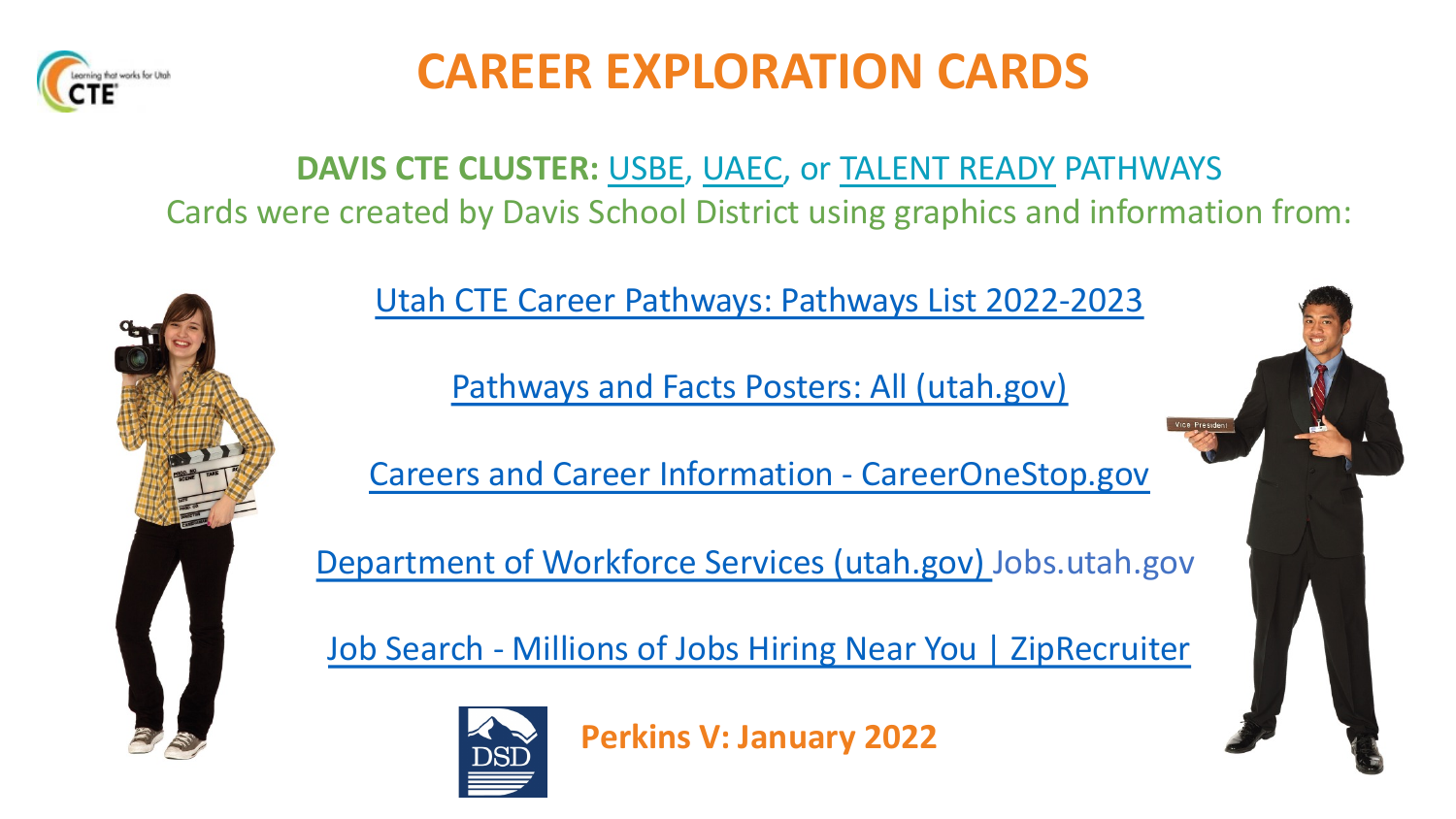

**CONCURRENT ENROLLMENT:** Concurrent Enrollmen

## **Learn more here:**

Concurrent Enrollment Master List - Utah System c Concurrent Enrollment - Davis Sc

> **Concurrent Enrollment Cl** CTE College Instructors & Credi WSU, SLCC, USU, UVU & Davis Techni Home School, IVC Lab, Magnet School, CTE



**SAVED TUITION- Example** 

2 Three credit classes (6 credits) =  $$1,75$ 

2 Three Credit Classes a semester  $11^{th}$  an  $12^{th}$  grade (24 credits) = \$7,004

 $10^{\text{th}}$ ,  $11^{\text{th}}$ ,  $12^{\text{th}}$  (30 credits) - \$8,755.20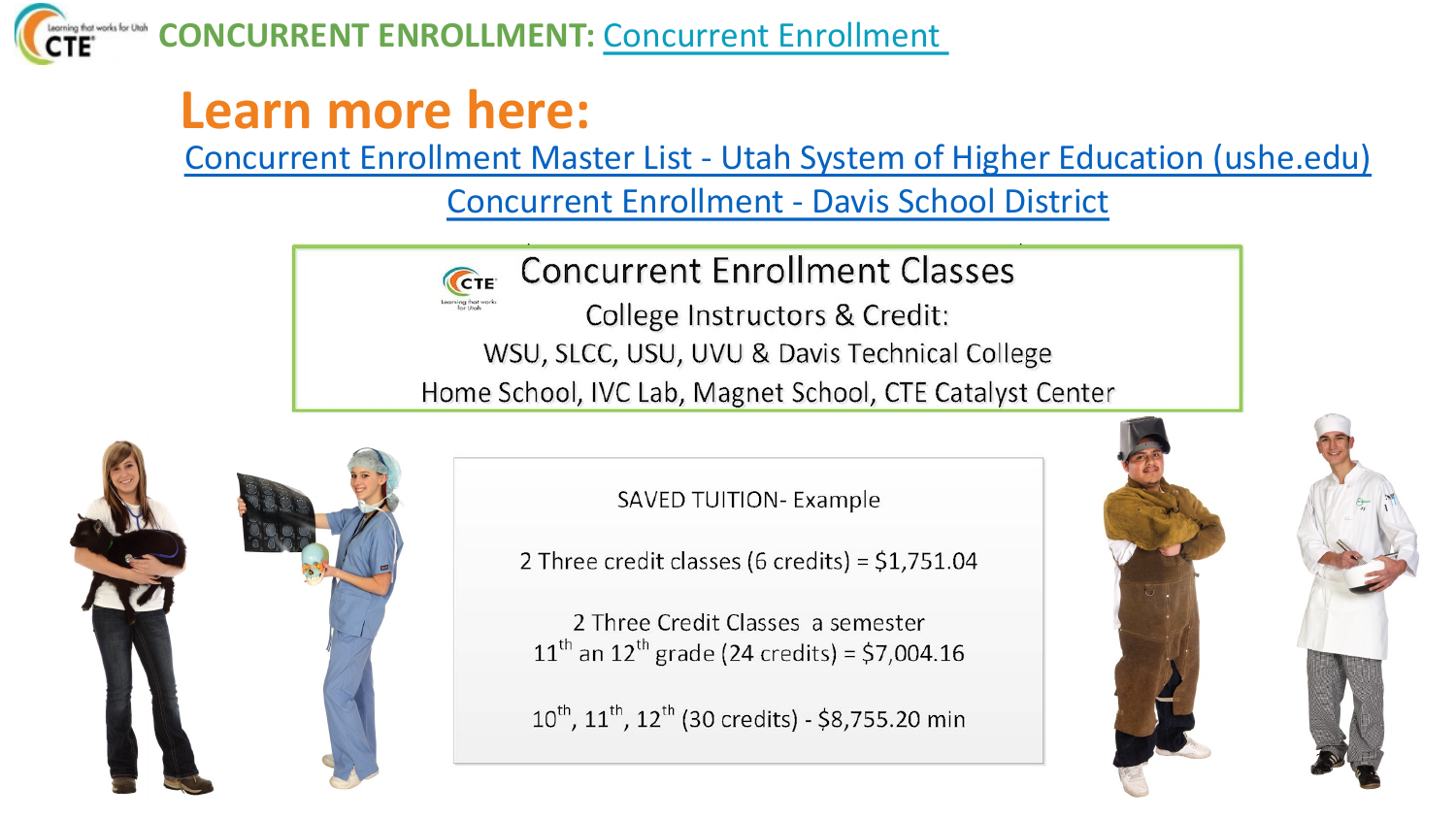

### **AGRICULTURE:** Agriculture, Food & Natural Resources

## **Veterinary Tech**

Examine animals, take vital signs, draw blood, collect specimens, assist in research. Prepare animals and equipment.

**Income Range for Vet Tech in Utah Compare Overall Utah's Average Income \$75,705 Average Income for Vet Tech** 

**\$21,940 - \$39,570 \$30,990**

## **CTE Classes**

### **Junior High School**

## **High School**

- § Biology
- § Animal Science 1 & 2
- Veterinary Assistant

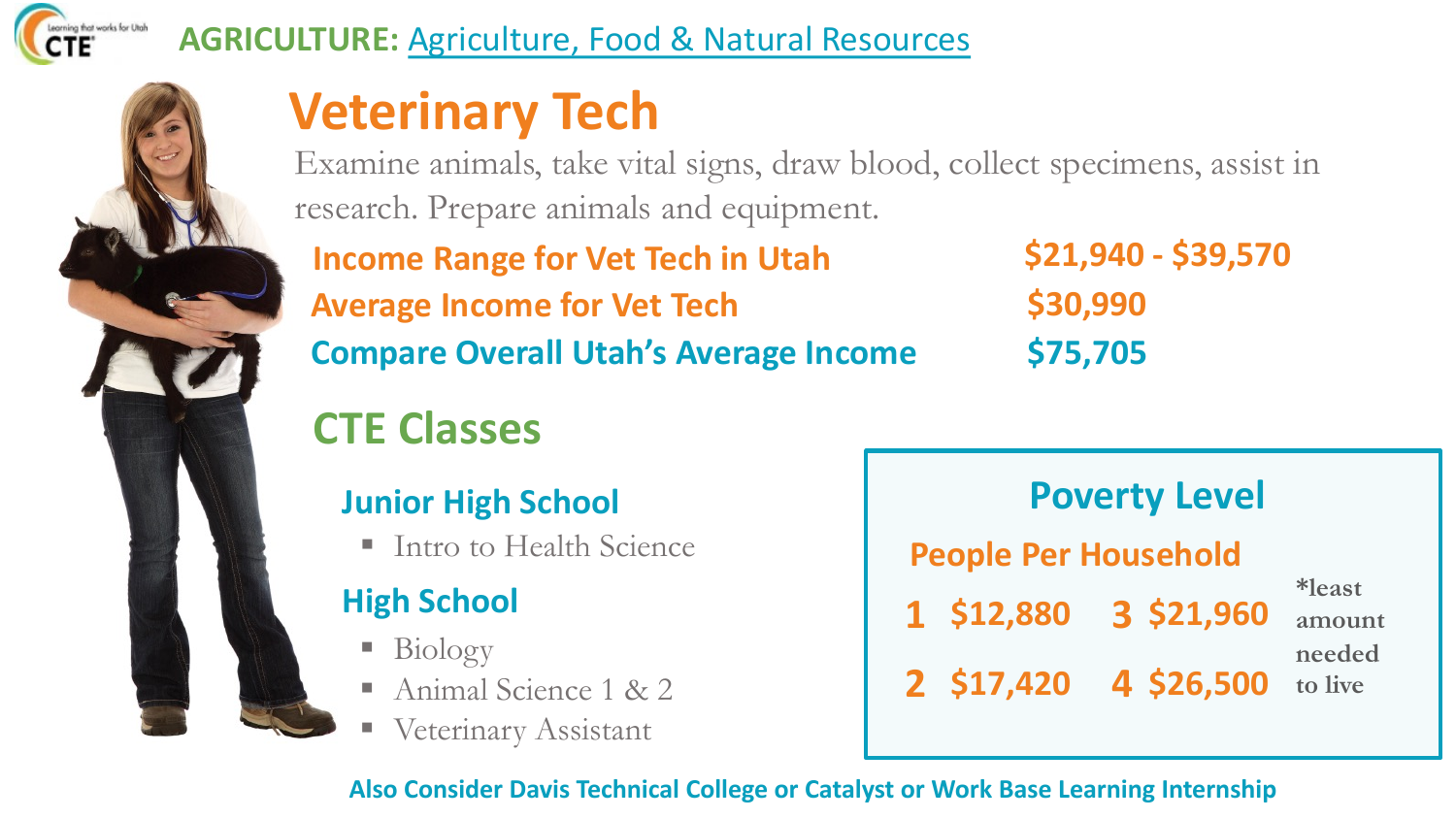



### **SKILLED AND TECHNICAL SCIENCE:** Architecture and Construction

## **Construction Manager**

Build or repair construction projects on build sites. Manage teams, tools, and materials budget.

**\$52,690 - \$136,000 \$83, 970 Compare Overall Utah's Average Income \$75,705 Income Range for Construction coordinator in Utah Average Income for construction coordinator**

## **CTE Classes**

### **Junior High School**

- Engr. Principles I & II
- Engr. Tech I & II (CAD Design)

## **High School**

- § CAD Architect. Des 1
- § CAD Architect. Des 2

| <b>Poverty Level</b>                |            |                                       |  |  |
|-------------------------------------|------------|---------------------------------------|--|--|
| <b>People Per Household</b>         |            |                                       |  |  |
| 1 \$12,880<br>2 \$17,420 4 \$26,500 | 3 \$21,960 | *least<br>amount<br>needed<br>to live |  |  |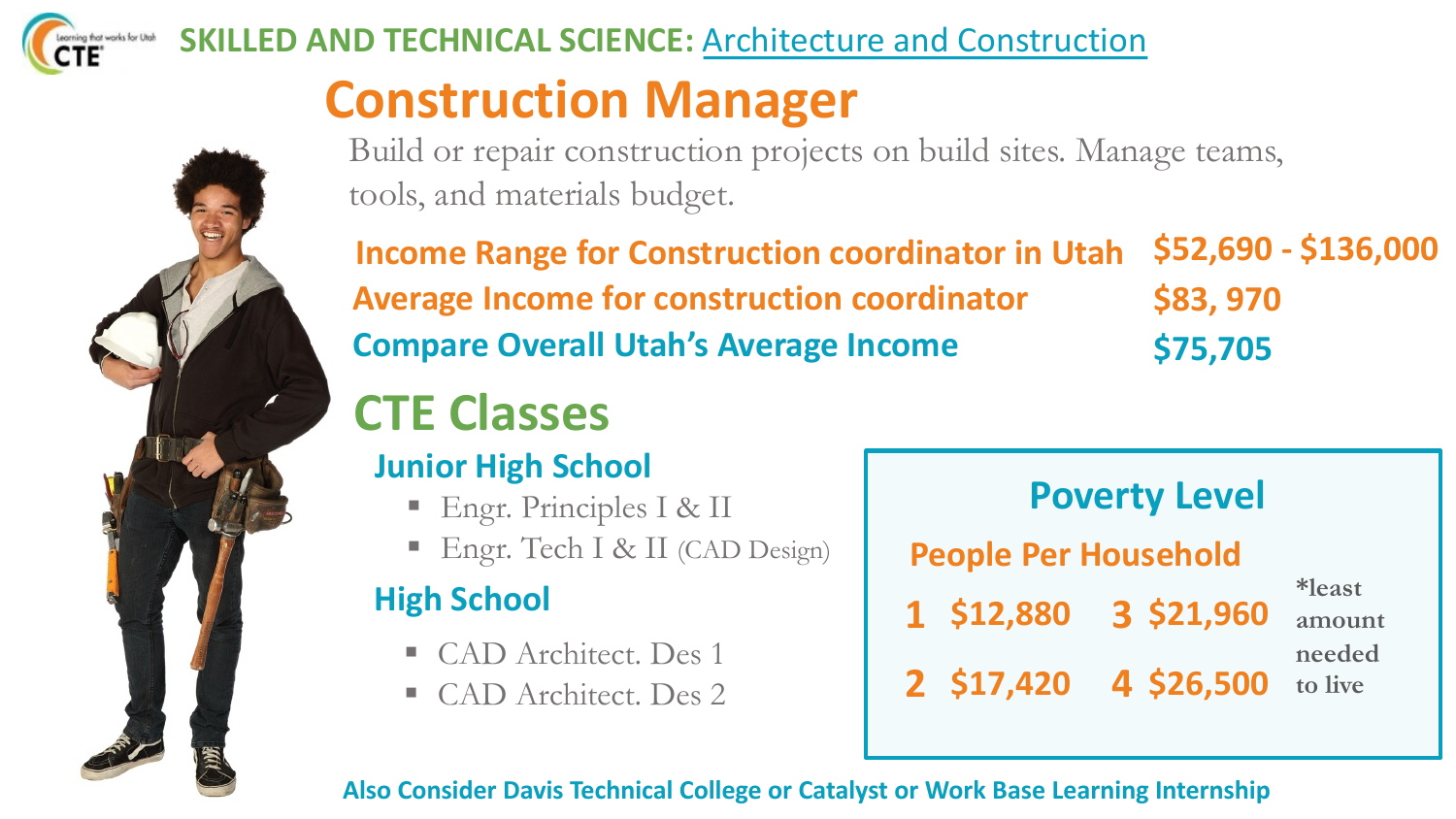

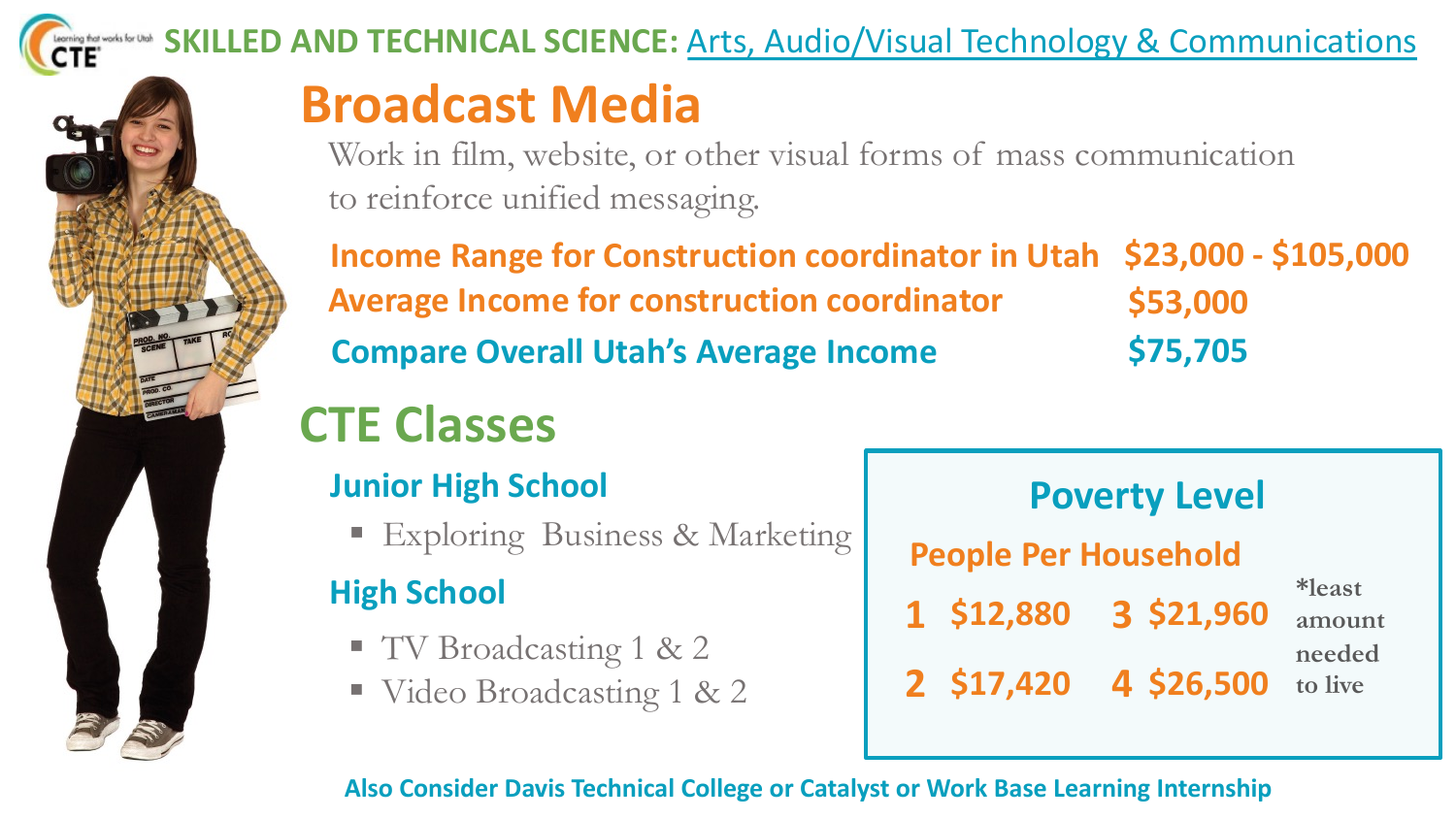

Vice President

## **BUSINESS AND MARKETING:** Business, Finance & Marketing **Business Analyst**

Work as project manager or on a team to meet project deadlines, analyze current systems and promote your services.

**Income Range for Business Analyst in Utah Average Income for Business Analyst Compare Overall Utah's Average Income**

**\$32,000 - \$115,000 \$73,000 \$75,705**

## **CTE Classes**

### **Junior High School**

■ Exploring Business & Marketing

### **High School**

- Business Management
- **Entrepreneurship**

**1 \$12,880 3 \$21,960 2 \$17,420 4 \$26,500 People Per Household Poverty Level \*least amount needed to live**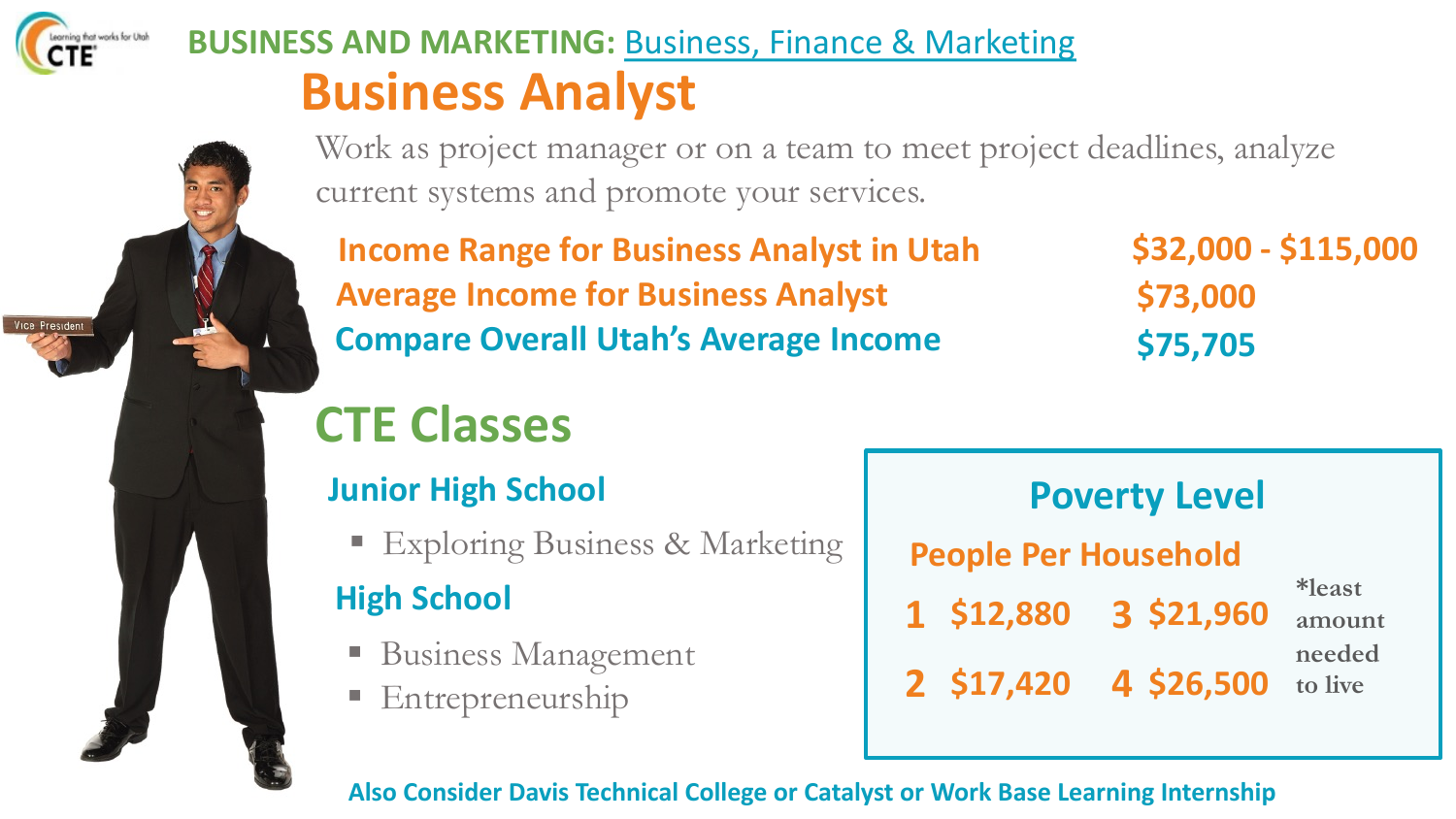



### **INFORMATION TECHNOLOGY:** Computer Science & Information Technology

## **Information Tech Specialist**

Assist other workplace employees with their computer issues, increase their IT knowledge.

**Income Range for Info. Tech Specialist in Utah Average Income for Info Tech Specialist Compare Overall Utah's Average Income**

**\$19,500 - \$63,500 \$40,000 \$75,705**

## **CTE Classes**

### **Junior High School**

- Info & Comm. Tech I & II **High School**
	- § Computer Programming 1 & 2

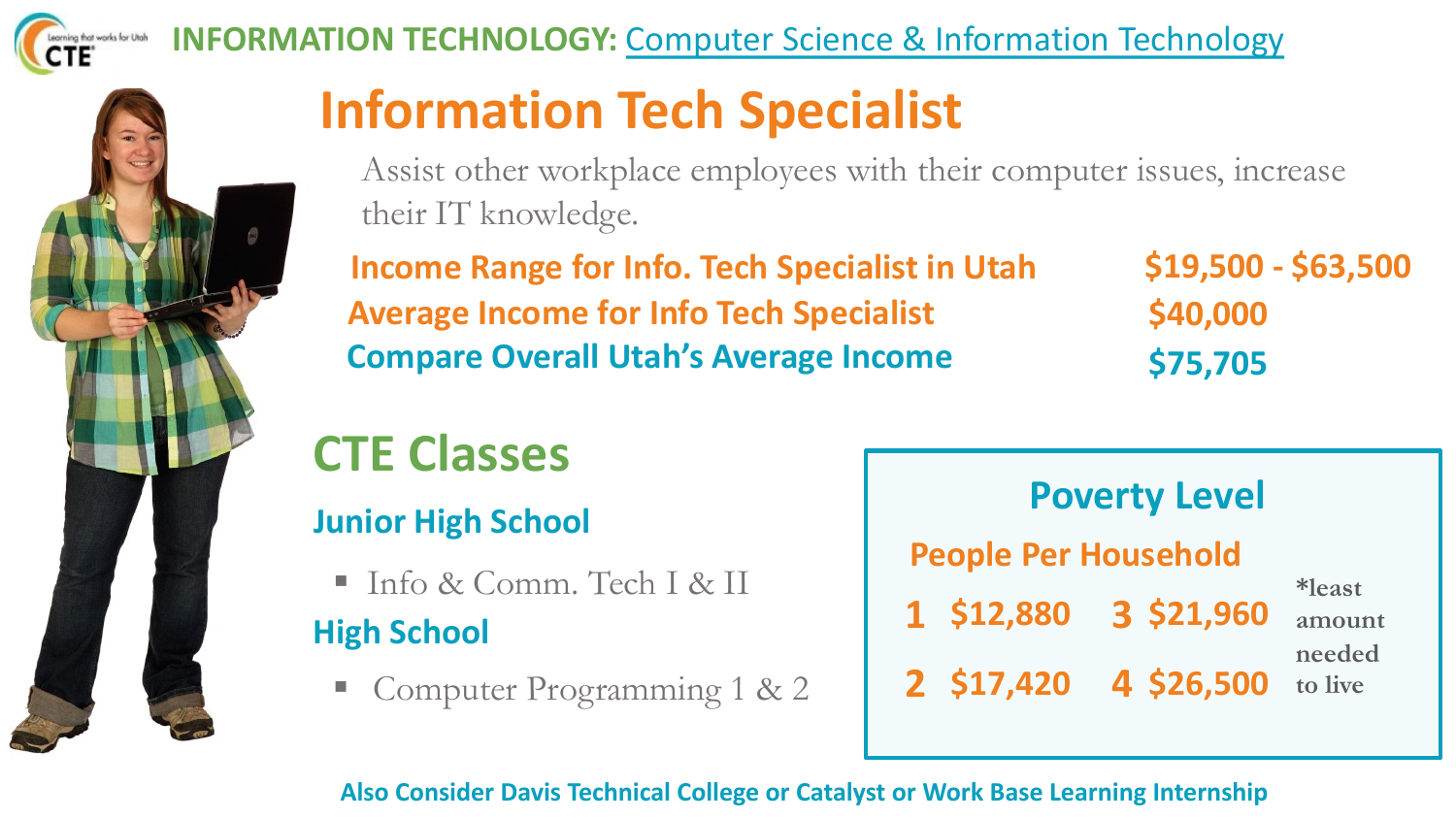

### **FAMILY AND CONSUMER SCIENCE: Education & Training**

## **Educator - Secondary**

Prepare lesson plans, educate students, assign homework, and grade tests.

**Income Range for an Educator in Utah Average Income for Educator Compare Overall Utah's Average Income** **\$41,310 - \$98,1800 \$64,400 \$75,705**

## **CTE Classes**

### **Junior High School**

§ Child Development

### **High School**

- Early Childhood Ed. 1-3
- Teaching as a Prof. 2-3
- § Child Development

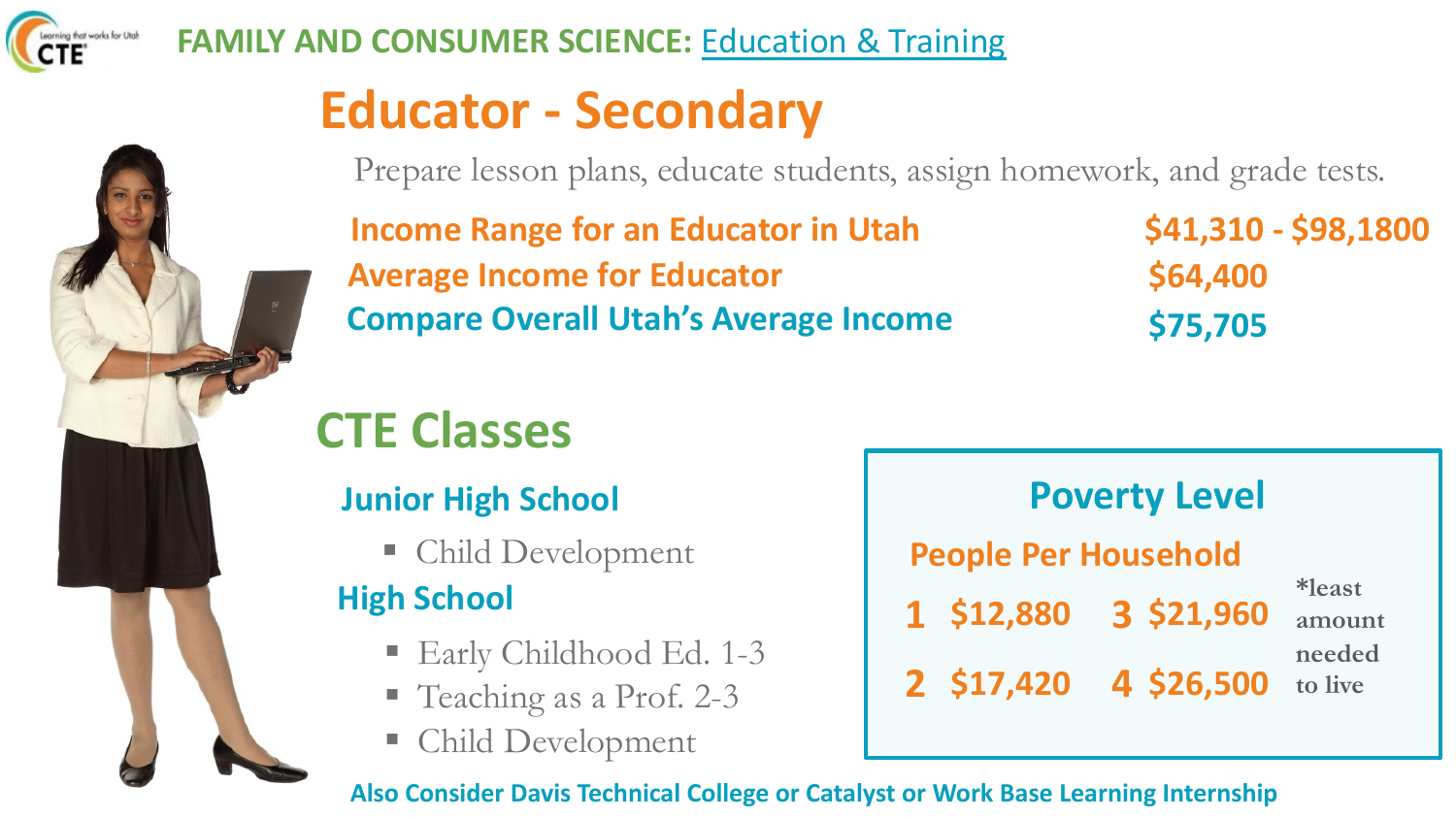

M823NC

# **Application Engineer**

Work in product development and create solutions in areas such as 3D manufacturing and engineering.

**Income Range for Application Engineer in Utah Average Income for an Application Engineer Compare Overall Utah's Average Income**

**\$32,000 - \$105,000 \$72,400 \$75,705**

## **CTE Classes**

## **Junior High School**

- Engr. Principles I & II
- Engr. Tech I

## **High School**

- Computer Integrated Mfg.
- Intro. To Engr. Design 1

| <b>Poverty Level</b>        |            |                   |  |  |  |
|-----------------------------|------------|-------------------|--|--|--|
| <b>People Per Household</b> |            |                   |  |  |  |
| 1 \$12,880                  | 3 \$21,960 | *least<br>amount  |  |  |  |
| 2 \$17,420                  | 4 \$26,500 | needed<br>to live |  |  |  |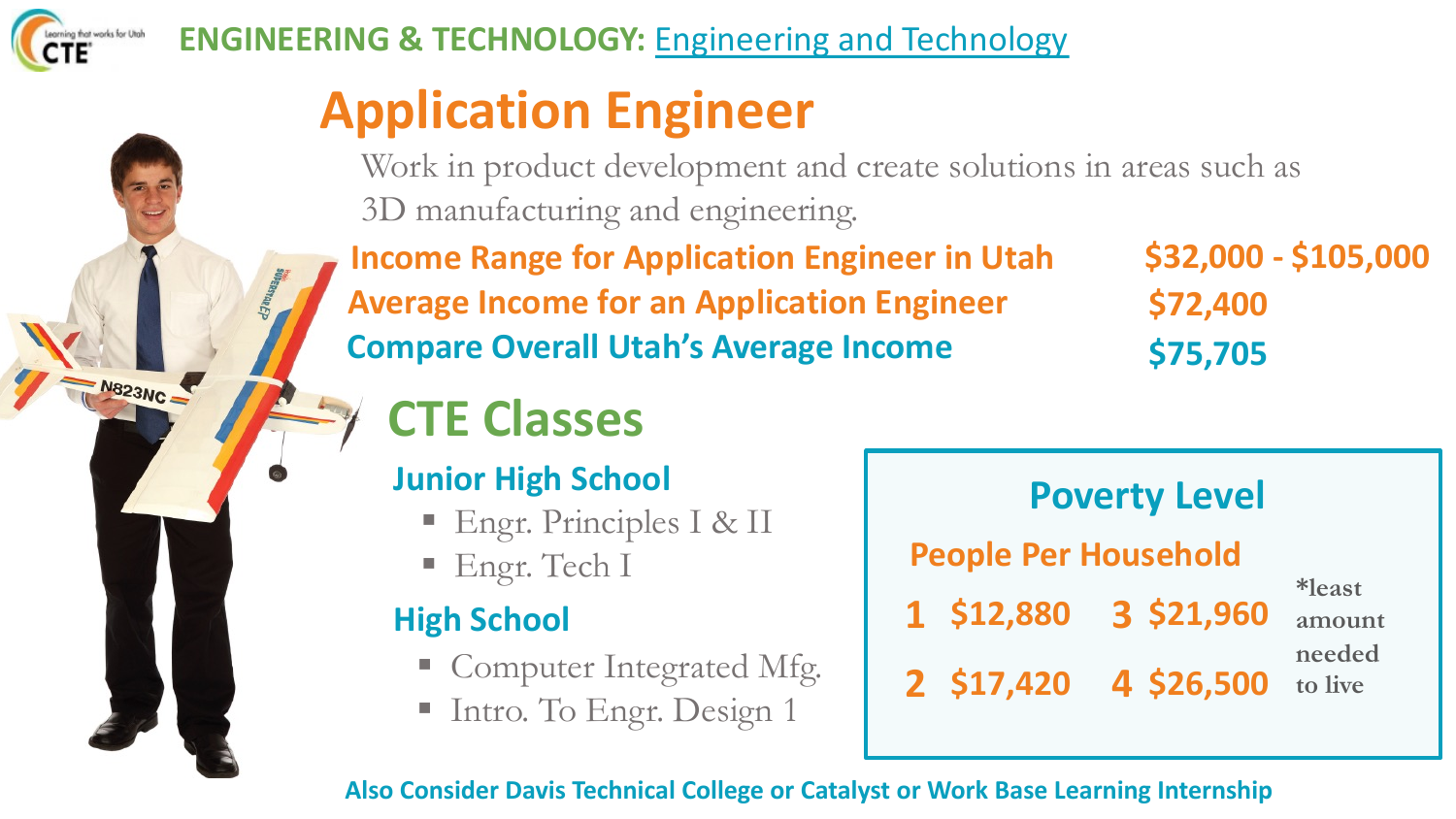

## **Medical Tech**

Assist doctors, and nurses in providing health care to patients.

**Income Range for Medical Tech in Utah Average Income for Medical Tech Compare Overall Utah's Average Income** **\$24,000 - \$78,000 \$53,000 \$75,705**

## **CTE Classes**

## **Junior High School**

- FACS Exploration
- Intro to Health Science

## **High School**

- Biotechology
- Medical Anatomy & Physiology

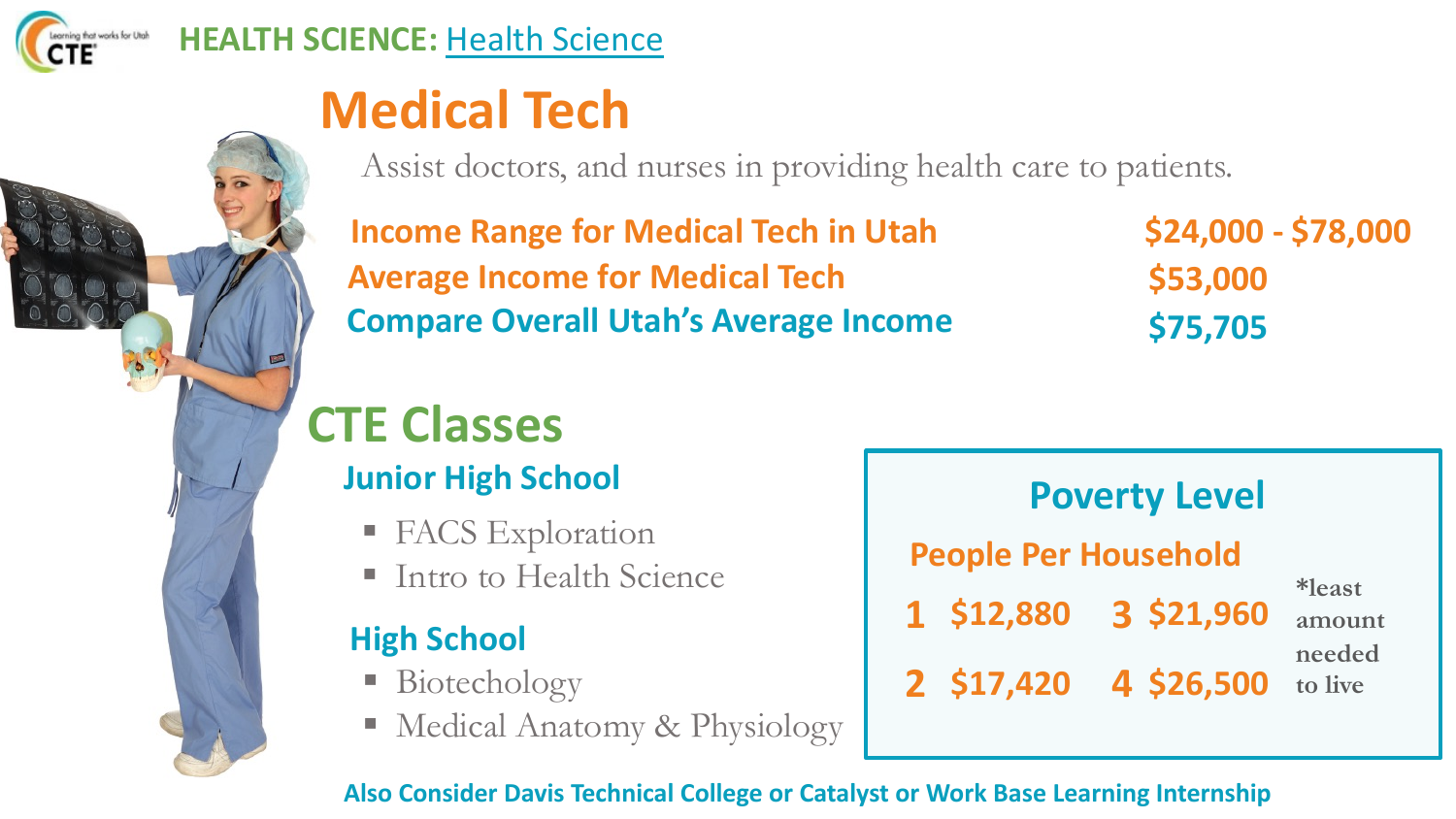

### **FAMILY AND CONSUMER SCIENCE: Hospitality and Tourism**

# **Chef/Culinary Arts**

Learn to prepare, cook, and serve food so it is safe and marketable.

**Income Range for Chef in Utah Average Income for Chef Compare Overall Utah's Average Income** **\$36,000 - \$45,000 \$40,000 \$75,705**

## **CTE Classes**

### **Junior High School**

■ Food & Nutrition

## **High School**

- § Food & Nutrition 1 & 2
- Pro Start 1
- Culinary Arts 1, 2, 3
- Baking & Pastry

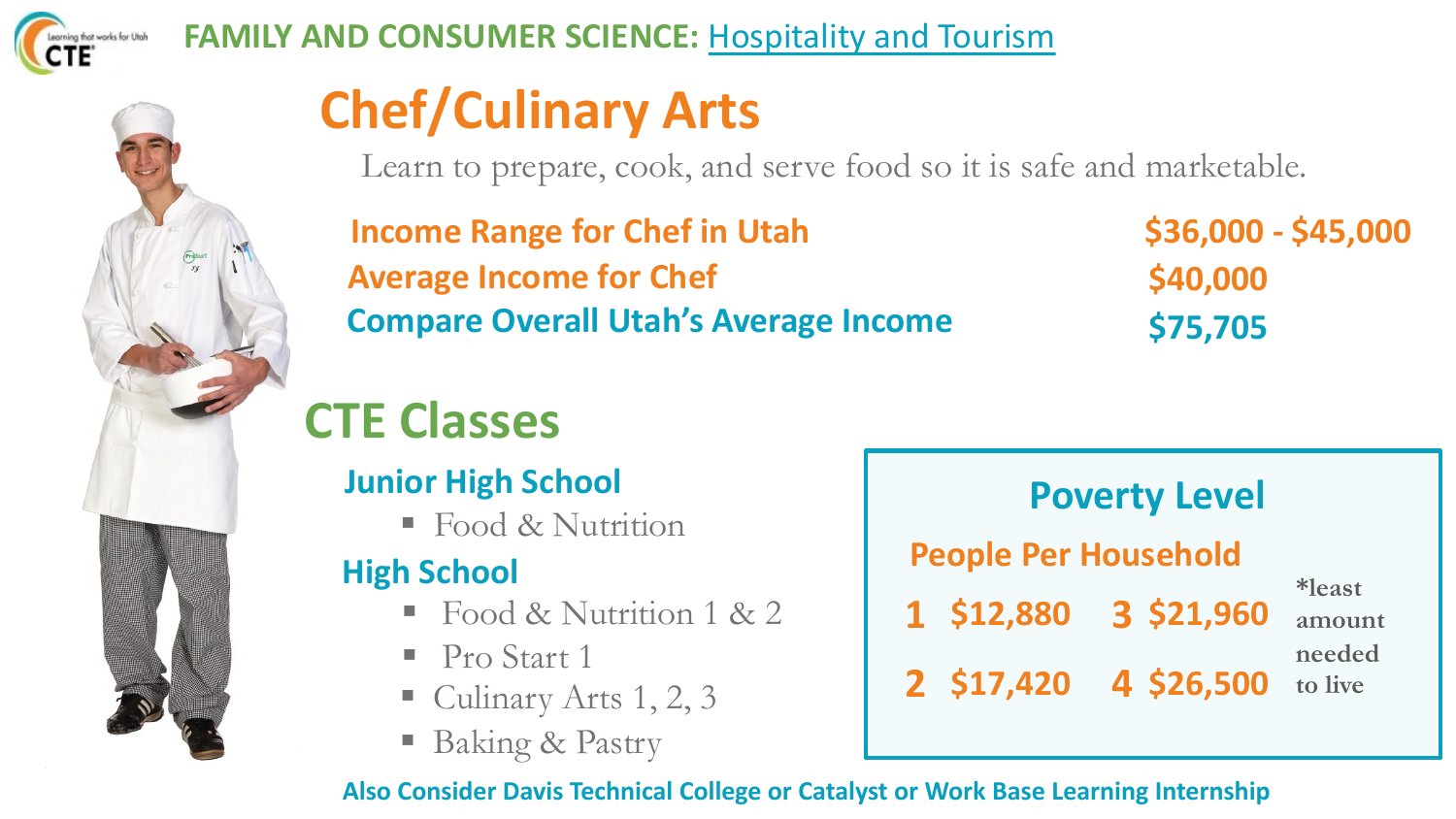

### **DAVIS TECHNICAL COLLEGE:** Human Services

## **Cosmetologist**

With valid license, provide beautify services like cut hair, pedicures, make-up application, and skin care routines.

**Income Range for Cosmetologist in Utah Average Income for Cosmetologist Compare Overall Utah's Average Income**

**\$19,135 - \$62,400 \$27,280 \$75,705**

## **CTE Classes**

## **Junior High School**

- Digital Literacy
- § Exploring Business and Marketing **<sup>1</sup> \$12,880 <sup>3</sup> \$21,960**

## **High School**

- Digital Business Tech
- Accounting 1 & 2

| <b>Poverty Level</b>        |            |                   |  |  |
|-----------------------------|------------|-------------------|--|--|
| <b>People Per Household</b> |            |                   |  |  |
| 1 \$12,880                  | 3 \$21,960 | *least<br>amount  |  |  |
| 2 \$17,420                  | 4 \$26,500 | needed<br>to live |  |  |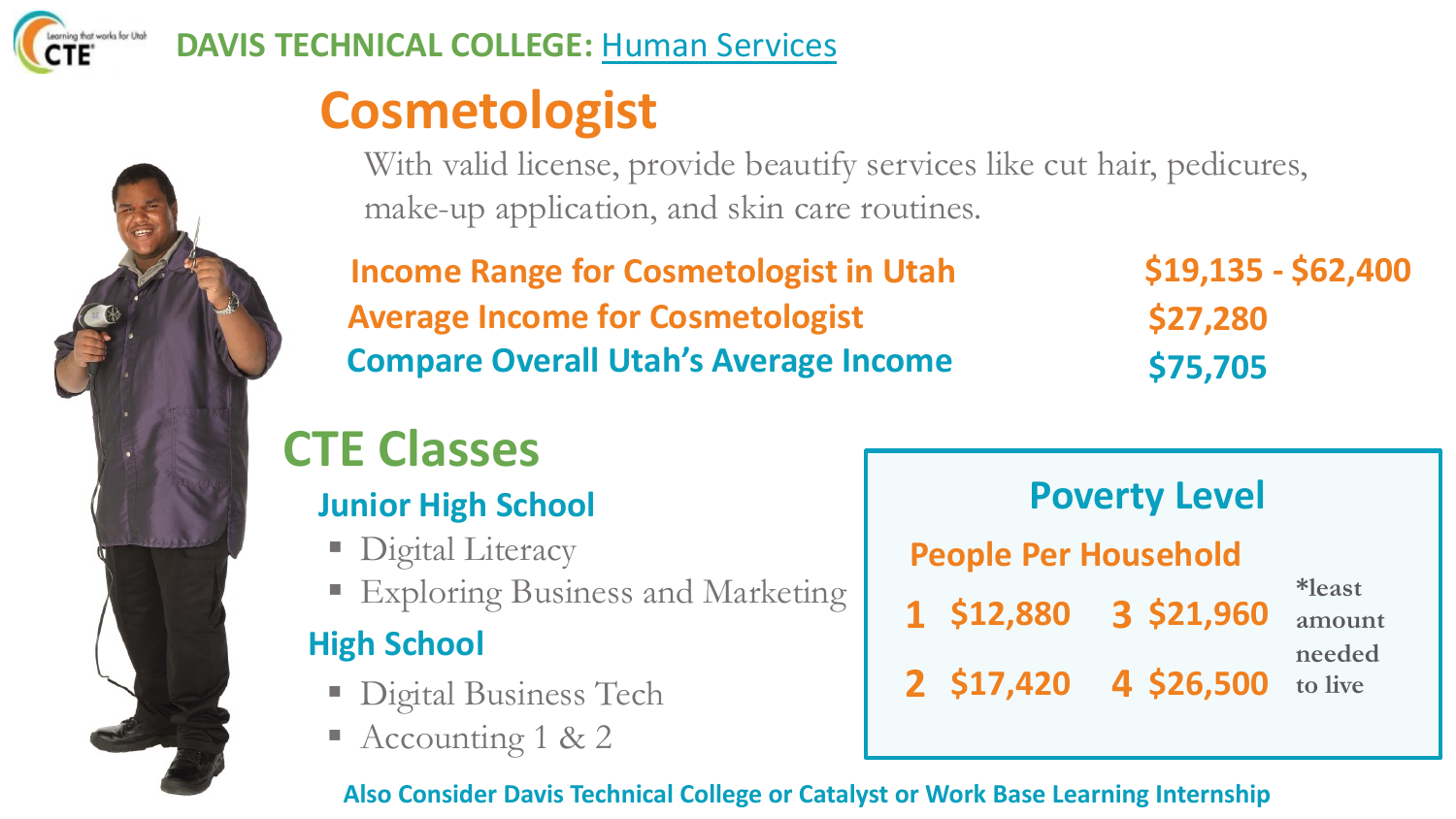



### **SKILLED AND TECHNICAL SCIENCE: Law, Public Safety, Corrections & Security**

## **Emergency Medical Responder**

Assess injuries, illnesses and administer basic emergency medical care. Transport to medical facilities.

**\$23,000 - \$57,5690 \$33,570 \$75,705 Income Range for Emergency Medical in Utah Average Income for Emergency Medical Responder Compare Overall Utah's Average Income**

## **CTE Classes**

### **Junior High School**

- College & Career Awareness
- 

## **High School**

- § Emergency Med. Responder
- § Medical Terminology

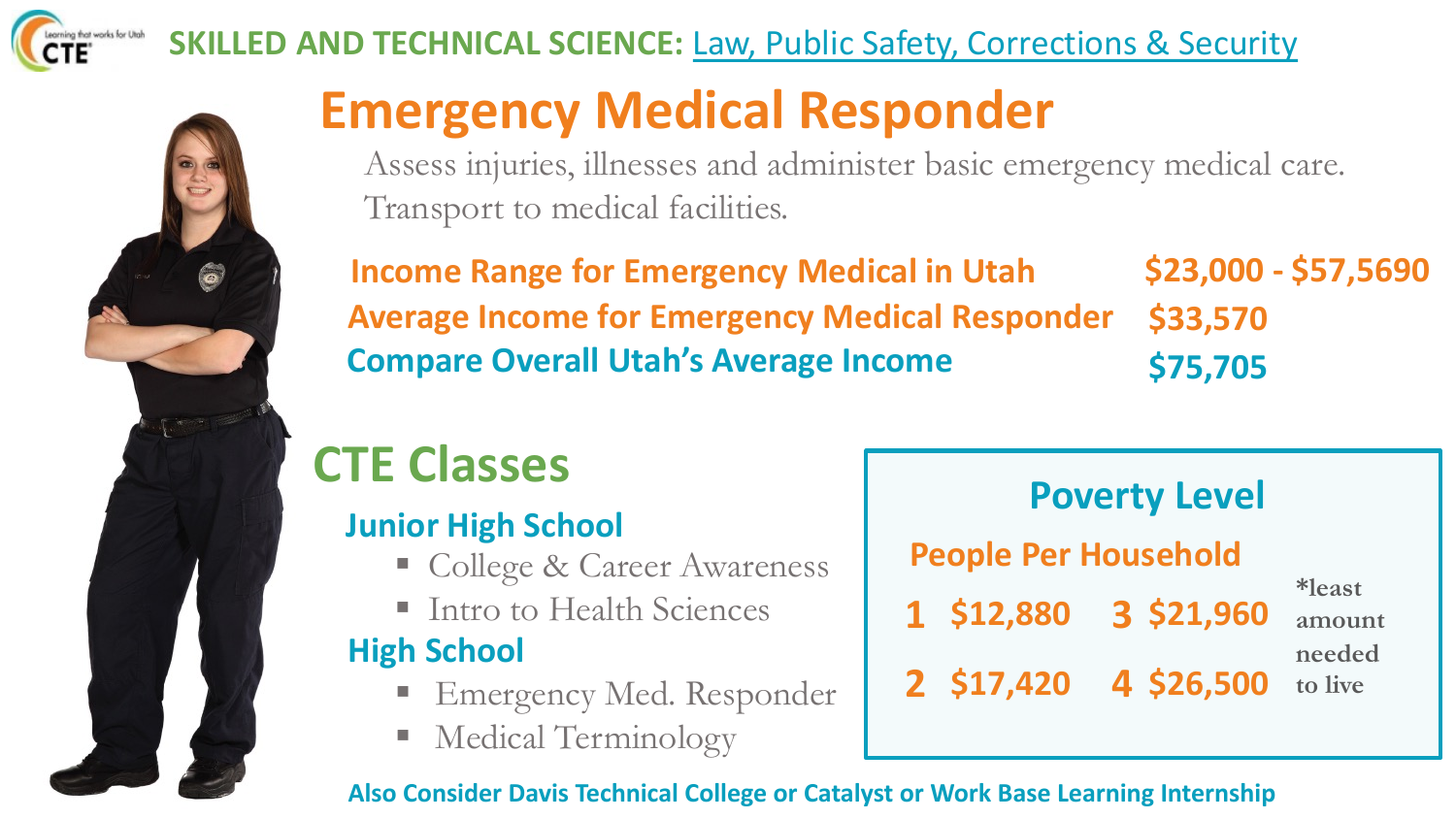

### **SKILLED AND TECHNICAL SCIENCE:** Manufacturing



## **Welding & Machining**

Cut, weld, and design metal to make usable products.

**Income Range for Emergency Medical in Utah Average Income for Welder/Fabricator Compare Overall Utah's Average Income**

**\$19,500 - \$44,000 \$27,000 \$75,705**

## **CTE Classes**

### **Junior High School**

- Construction Tech I & II
- 

### **High School**

- § Welding Tech 1 & 2 & 3
- § Machinist Tech 1 & 2